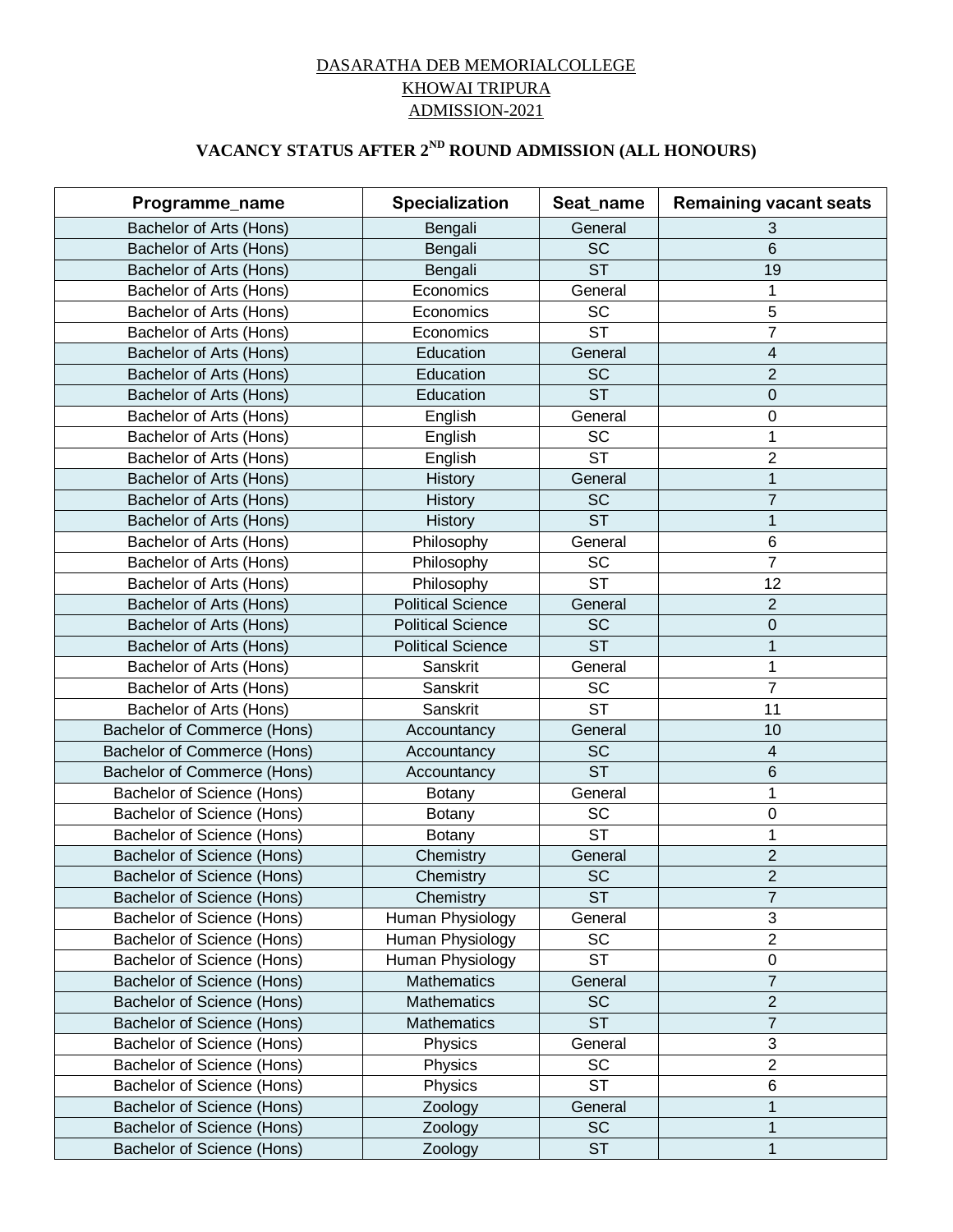## **VACANCY STATUS AFTER 2ND ROUND ADMISSION (ALL GENERAL)**

| programme_name                        | specialization_name       | Category               | Vacancy        |
|---------------------------------------|---------------------------|------------------------|----------------|
| Bachelor of Arts (General)            | Bengali                   | <b>SC</b>              | 78             |
| Bachelor of Arts (General)            | Bengali                   | <b>ST</b>              | 176            |
| Bachelor of Arts (General)            | Bengali                   | <b>UR</b>              | 132            |
| Bachelor of Arts (General)            | Economics                 | <b>SC</b>              | 17             |
| Bachelor of Arts (General)            | Economics                 | <b>ST</b>              | 31             |
| Bachelor of Arts (General)            | Economics                 | <b>UR</b>              | 50             |
| Bachelor of Arts (General)            | Education                 | <b>SC</b>              | 77             |
| Bachelor of Arts (General)            | Education                 | <b>ST</b>              | 125            |
| Bachelor of Arts (General)            | Education                 | <b>UR</b>              | 42             |
| Bachelor of Arts (General)            | English                   | $\overline{SC}$        | 32             |
| Bachelor of Arts (General)            | English                   | <b>ST</b>              | 50             |
| Bachelor of Arts (General)            | English                   | <b>UR</b>              | 78             |
| Bachelor of Arts (General)            | History                   | <b>SC</b>              | 97             |
| Bachelor of Arts (General)            | History                   | <b>ST</b>              | 140            |
| Bachelor of Arts (General)            | History                   | <b>UR</b>              | 209            |
| Bachelor of Arts (General)            | KokBorok                  | <b>SC</b>              | 85             |
| Bachelor of Arts (General)            | <b>KokBorok</b>           | <b>ST</b>              | 67             |
| Bachelor of Arts (General)            | KokBorok                  | <b>UR</b>              | 117            |
| Bachelor of Arts (General)            | Philosophy                | SC                     | 34             |
| Bachelor of Arts (General)            | Philosophy                | <b>ST</b>              | 62             |
| Bachelor of Arts (General)            | Philosophy                | <b>UR</b>              | 100            |
| Bachelor of Arts (General)            | <b>Physical Education</b> | <b>SC</b>              | $\overline{3}$ |
| Bachelor of Arts (General)            | <b>Physical Education</b> | $\overline{\text{ST}}$ | $\overline{4}$ |
| Bachelor of Arts (General)            | <b>Physical Education</b> | <b>UR</b>              | $\overline{7}$ |
| Bachelor of Arts (General)            | <b>Political Science</b>  | <b>SC</b>              | 86             |
| Bachelor of Arts (General)            | <b>Political Science</b>  | <b>ST</b>              | 123            |
| Bachelor of Arts (General)            | <b>Political Science</b>  | <b>UR</b>              | 45             |
| Bachelor of Arts (General)            | Sanskrit                  | <b>SC</b>              | 66             |
| Bachelor of Arts (General)            | Sanskrit                  | ST                     | 121            |
| Bachelor of Arts (General)            | Sanskrit                  | <b>UR</b>              | 188            |
| <b>Bachelor of Commerce (General)</b> | Accountancy               | <b>SC</b>              | 18             |
| Bachelor of Commerce (General)        | Accountancy               | <b>ST</b>              | 34             |
| Bachelor of Commerce (General)        | Accountancy               | UR                     | 56             |
| <b>Bachelor of Commerce (General)</b> | Subject 1                 | <b>SC</b>              | 17             |
| <b>Bachelor of Commerce (General)</b> | Subject 1                 | <b>ST</b>              | 31             |
| Bachelor of Commerce (General)        | Subject 1                 | <b>UR</b>              | 45             |
| <b>Bachelor of Commerce (General)</b> | Subject 2                 | <b>SC</b>              | 17             |
| <b>Bachelor of Commerce (General)</b> | Subject 2                 | <b>ST</b>              | 31             |
| Bachelor of Commerce (General)        | Subject 2                 | <b>UR</b>              | 45             |
| <b>Bachelor of Commerce (General)</b> | Subject 3                 | <b>SC</b>              | 17             |
| Bachelor of Commerce (General)        | Subject 3                 | <b>ST</b>              | 31             |
| Bachelor of Commerce (General)        | Subject 3                 | <b>UR</b>              | 45             |
| Bachelor of Science (General)         | <b>Botany</b>             | $\overline{SC}$        | 6              |
| Bachelor of Science (General)         | Botany                    | <b>ST</b>              | 10             |
| Bachelor of Science (General)         | <b>Botany</b>             | <b>UR</b>              | 9              |
| Bachelor of Science (General)         | Chemistry                 | <b>SC</b>              | 11             |
| Bachelor of Science (General)         | Chemistry                 | <b>ST</b>              | 21             |
| Bachelor of Science (General)         | Chemistry                 | <b>UR</b>              | 29             |